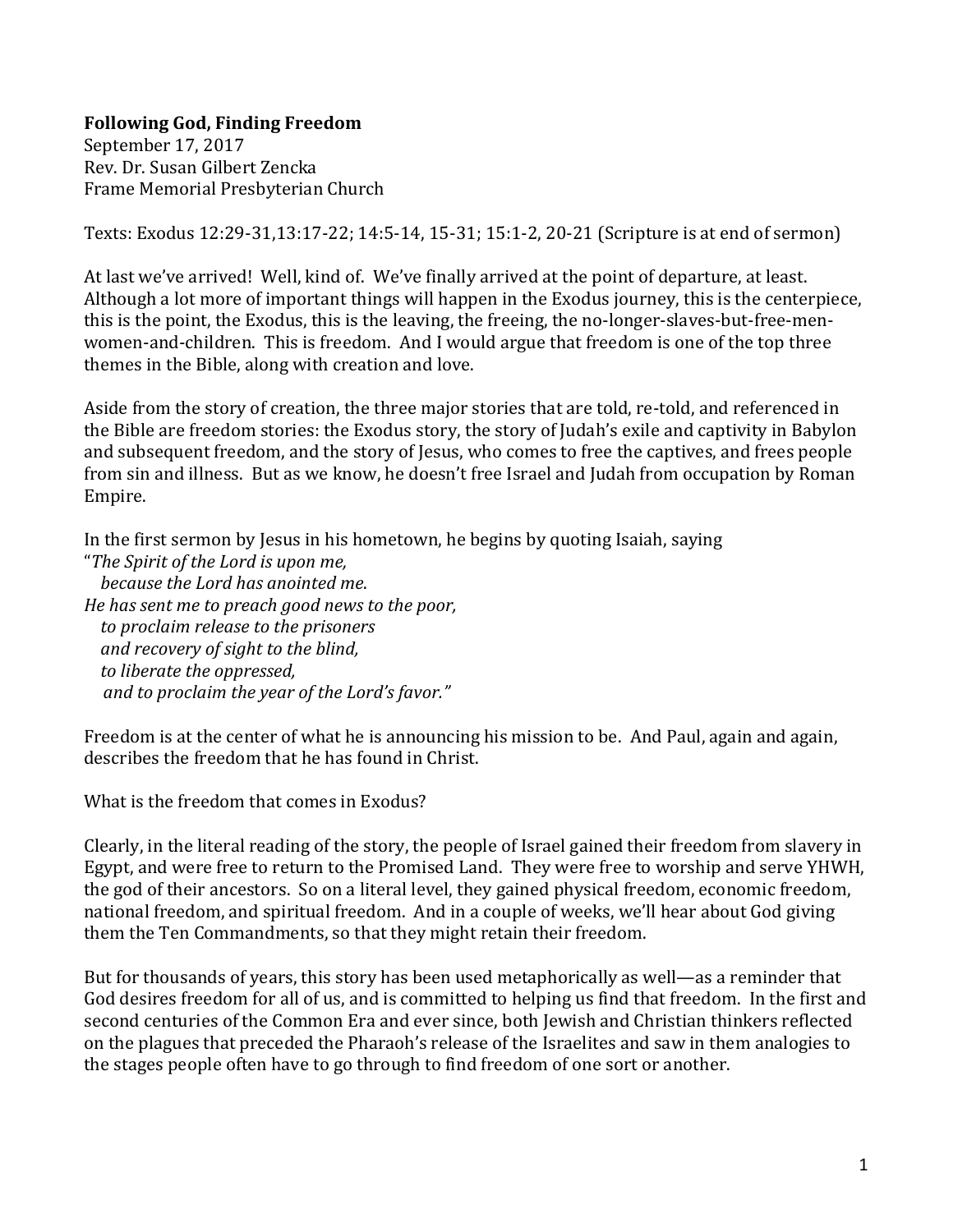For just as Pharaoh was ambivalent about granting the children of Israel their freedom, so too are we often conflicted about gaining our freedom from circumstances or behaviors that have us trapped, or enslaved, or unfree in one way or another.

What kinds of things am I talking about? I am talking about any number of things –many of which could be described as sin, and all of which could be described as brokenness. Let me digress for a moment here: many of us are uncomfortable with the word "sin"—it seems so very judgmental and negative, and fails to capture the complications and nuances around some of our poor choices. Sin seems to imply evil, and bad intent, and we all know that a lot of the unhealthy behaviors we have are not that easy to categorize. This is why I prefer the term brokenness – all of us humans are broken in some ways. We struggle with anger; debt; shame; hatred; prejudice; anxiety; or addictions of one sort or another: alcohol, drugs, food, pornography. Or perhaps we don't think we struggle with any of these issues, and we judge those people who do – so we have a problem with self-righteousness. Maybe we have an issue with trust—so we don't enter into relationships with vulnerability and authenticity. Some people have a real difficulty with forgiveness—they hold grudges, and will not release others, or themselves, from the past. Perhaps we are closed-minded, and unwilling to consider ideas that we think are wrong. That is just another form of selfrighteousness and pride.

Sure, there are sins that we all are comfortable calling sins: murder, stealing, and so on – but in general, many of us are uncomfortable with the word. Funny that we're comfortable with the word "crime" but find "sin" to be awkward. Perhaps because we know we all sin, but most of us have some distance from crime. Nonetheless, I think we can all agree that there are all kinds of ways in which we can be "unfree"—and I hope we all understand that this is not God's intent for our lives. And these various conditions of brokenness create problems for us, problems that make our lives less whole, less balanced, less integrated, less free than we could be.

So what is our problem getting free? Most of us don't have a Pharaoh holding us back, do we? Actually, as I suggested a minute ago, we sometimes seem to serve as Pharaoh to ourselves. Our addictions, our dysfunctions, our sins serve us in some ways, just as the children of Israel served Pharaoh. So, like Pogo, we have met the enemy and he is us. In some way, while we might like the idea of freedom, we actually like some dimensions of our slavery too.

So if our issue is debt, we might want to be free of debt, but we don't really want to stop spending. If our issue is anger, we might want to be free of the problems this causes in our relationships, but we're not ready to exercise restraint when we're frustrated. If our problem is drinking, we might want to be free of alcoholism, but we don't want to give up our beer after a hard day. If our problem is unforgiveness, we might want reconciliation, but we are not able to face our own part of the problem. You get the idea.

Jesus said "You will know the truth and the truth will set you free." See—Jesus was trying to lead us to freedom, too. We need to be honest with ourselves about the way our sins/brokenness/whatever is serving us – even though overall, these addictions (and most of them are addictions of one sort or another – addiction to anger, addiction to being right, addiction to shopping, addiction to our own reputation and status, addiction to whatever is helping us manage our anxiety in life, our pain in life, our stress in life). So it turns out that we are not only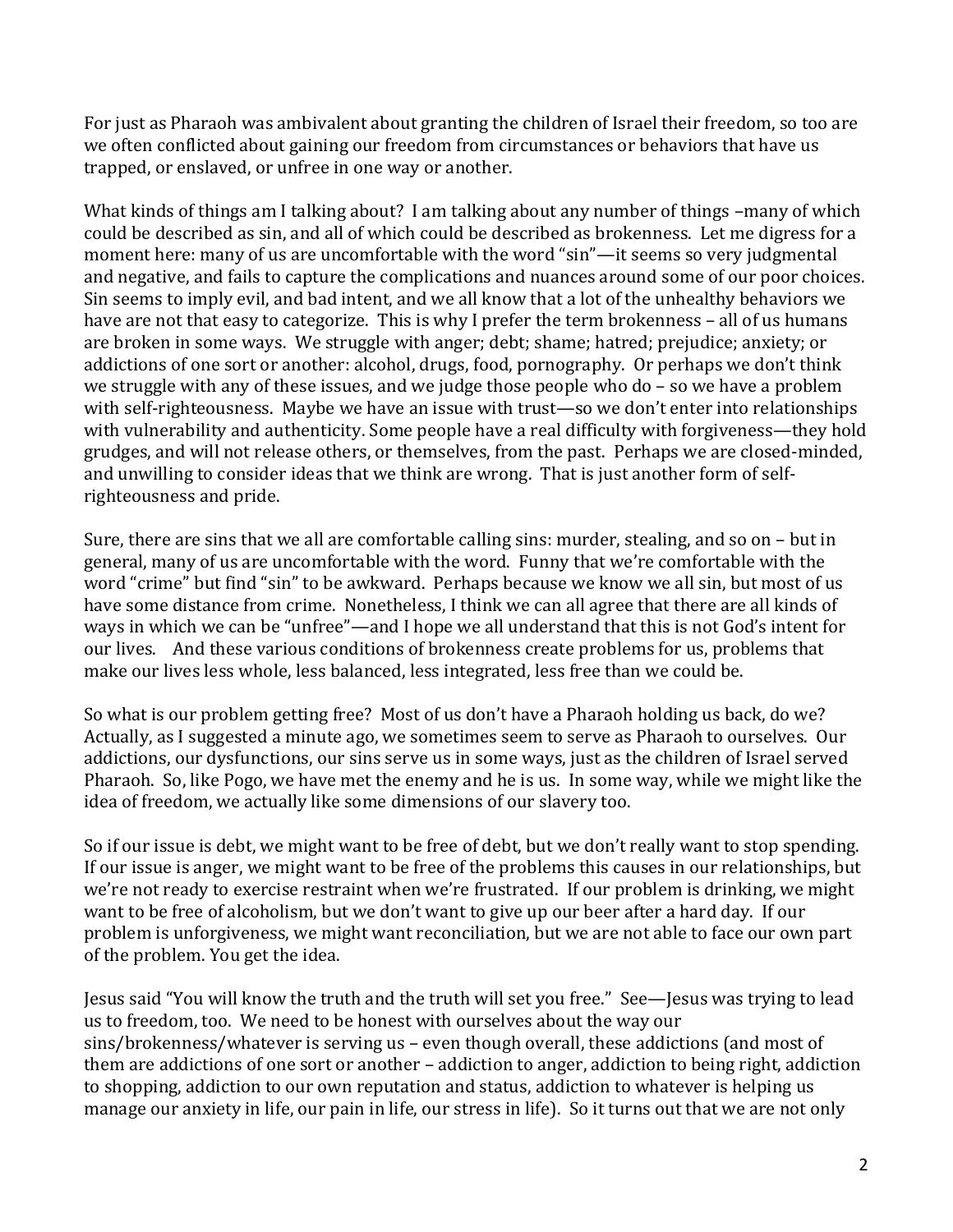Pharaoh, we are also the children of Israel, who at the first challenge on the way out of Egypt turned to Moses and complained, "Was it because of an absence of graves in Egypt that you took us to die in the wilderness?! What is this that you've done to us to bring us out of Egypt? Isn't this the thing that we spoke to you in Egypt saying: Stop from us! And let's serve Egypt. Because serving Egypt is better for us than our dying in the wilderness!" We may want to live in the Promised Land, but the journey through the wilderness looks just too hard. And so even as we start the journey to freedom, we may turn back.

Maybe we are saying to ourselves, "It's not worth it—I don't want to have to go through the cravings to get to the place where cigarettes don't rule me anymore. I'd rather just smoke. Everyone dies of something anyway." Or, even after our anger has cost us our marriage when our spouse couldn't take it and left, or our eating has cost us our health when we developed diabetes or coronary issues, or our need to be right has cost us our job, or our alcoholism has cost us thousands of dollars after a DUI—getting free just seems too hard. We'll stay and serve Egypt. And that's especially true when it hasn't gotten that bad. But even so, our brokenness, our addictions, our sin always costs us our freedom. We may not realize the freedom we've lost, but we've lost something. Maybe we aren't even aware of the brokenness that is costing us the most maybe we don't hear ourselves bragging to others so we don't realize the friendships that don't go anywhere; maybe we don't think our judgmentalism towards others is a problem – after all, it's not like we tell people what we think about them…but our judgment creates separations.

And we should be aware that not all brokenness is bad behavior or "sin"—perhaps the brokenness that we are dealing with is a self-limiting belief that has kept us from breaking free and becoming who we could be. Maybe it's a fear that has been easier to avoid dealing with. Or maybe it's our disinterest in reaching beyond ourselves to make a difference in the world—so we can tell ourselves honestly that we're not hurting anyone…but who are we helping? Are we just taking from life and not giving? We were meant for more than that. And even with these kinds of benign brokenness, finding our way to freedom can be challenging but if we don't, we'll be missing the fullness of life, the joy and freedom in life that God intends for us and that Jesus came to give us.

So how do we get free? Rabbi Zaslow, in his book *Reimagining Exodus: A Story of Freedom,* writes that the children of Israel when they found themselves on the shore of the Red Sea with Egypt in pursuit had four different reactions—we've read them before, we just haven't identified each reaction.

## *And the children of Israel raised their eyes, and here was Egypt coming after them, and they were very afraid.*

So some of them prayed. It says: *And the children of Israel cried out to YHWH.*

Others of them resigned themselves to martyrdom in the desert – they prepared to die. *And they said to Moses, "Was it because of an absence—none!—of graves in Egypt that you took us to die in the wilderness?!* 

Still others wanted to return to Egypt. They said: *And let's serve Egypt. Because serving Egypt is better for us than our dying in the wilderness!"*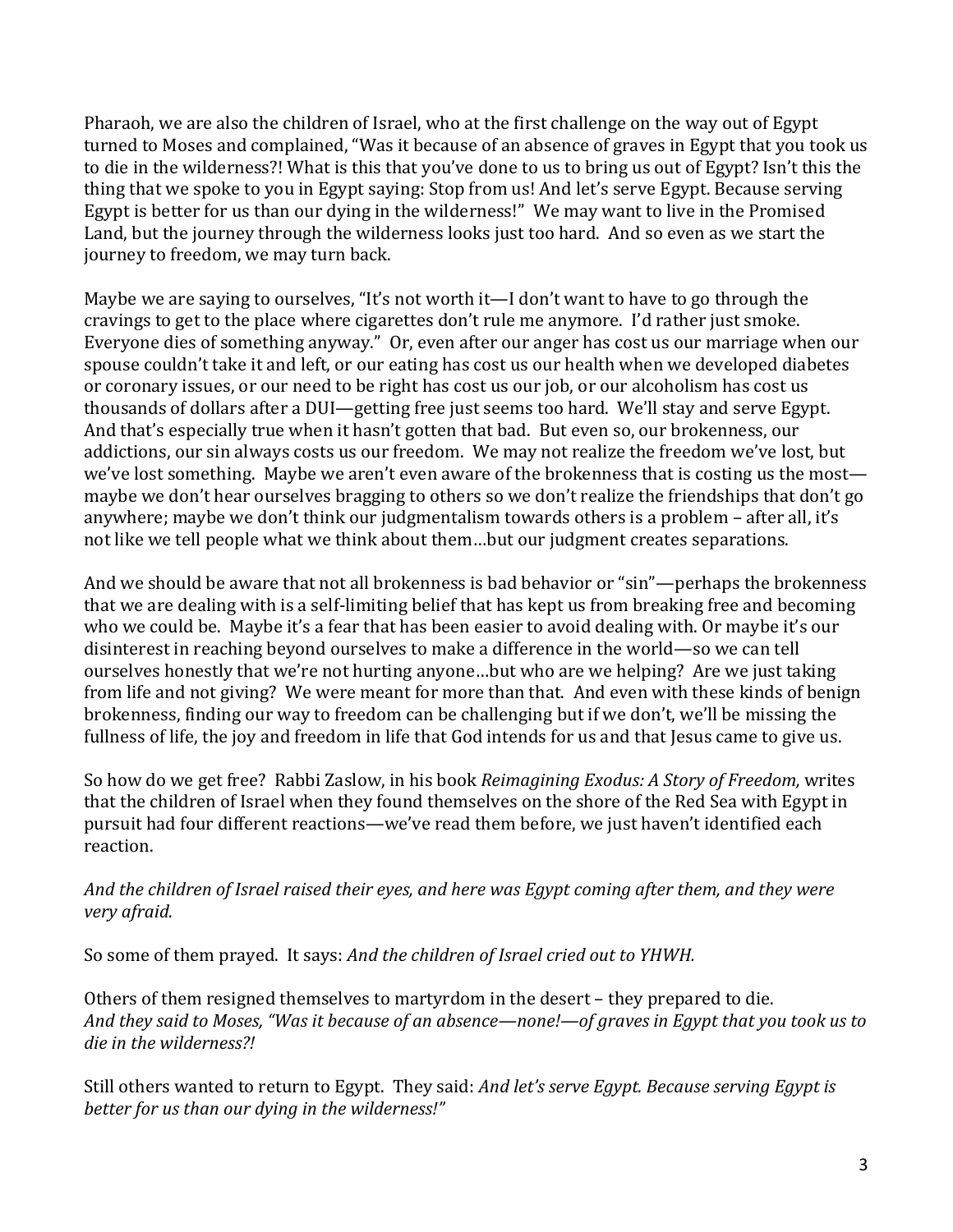And Rabbi Zaslow suggests that yet another group suggested fighting the Egyptians, because what happens next is Moses tells them not to fight, but to wait for God: *And Moses said to the people, "Don't be afraid. Stand still and see YHWH's salvation that He'll do for you today. For, as you've seen Egypt today, you'll never see them again, ever. YHWH will fight for you, and you'll keep quiet."*

But then God speaks to Moses and God says, don't pray—GO! *And YHWH said to Moses, "Why do you cry out to me? Speak to the children of Israel that they should move!* Zaslow says that the word which Friedman translates as "they should move!" means to "go forward" or "journey on" – God says, don't fight, don't return, don't die, don't even pray – go forward! God will save them, but they have to take the first steps and move.

And that's true for us, too. God isn't just going to bail us out of our issues. God's love is a gift—a constant flowing gift—but our transformation, our journey to freedom takes some work. We may to deal with some personal history, or some suppressed feelings, or the rawness of life without our dysfunctions. The things that have held us captive have also protected us, but they've kept us from growing. Remember, in the case of the children of Israel, it took forty years of walking in the wilderness to get to the Promised Land. It didn't have to – as we'll hear in a few weeks, the Israelites could have been in Canaan very early in the journey. They were afraid to go and thought they should wait. Again, God expected them to GO! And they didn't, and so God spent forty years doing work in them to get them ready – and a whole generation died before reaching the Promised Land. Our full freedom isn't guaranteed. We can live and die without ever fully living. God is invested in our freedom, but we have to be willing to GO! To take the steps forward in the journey. To risk, to do what needs doing, and then do the next thing.

And remember what we heard a couple of weeks ago—when God told Moses his name, he also promised, "I will be with you always." Jesus made the same promise, "Lo, I am with you always, to the end of the age." We are not in life alone. And God is willing to guide us, but we need to do some of the work too, of approaching God, of seeking to know God, to listen for God's Spirit, to recognize the nudges that come from God. Jesus said to Nicodemus, the Pharisee who came at night to meet him, "God's wind-breath-Spirit blows wherever it wishes. You hear its sound, but you don't know where it comes from or where it is going. It's the same with everyone who is born of the wind-breath-Spirit." We're all in the same boat – we have to learn to pay attention moment to moment in order to catch a word from God. In a couple of weeks when we learn about Moses receiving the Ten Commandments, we'll hear that "The people stood at a distance while Moses approached the thick darkness in which God was present." Moses had to enter the darkness to seek God's wisdom, and so do we. We have to be willing to engage the unknown, to enter the darkness, to journey through the wilderness. God is committed to our freedom if we are willing to undertake the journey. And it is in that journey that we find our freedom and find our full selves.

Brené Brown, in a talk she gave called *Rising Strong as a Spiritual Practice*, says that the people she knows who have been able to get past the shame, get past the sense of imperfection, get past the crippling whatevers that hold us back to what she called "wholehearted living" have all had some kind of spiritual practice. She defines a spiritual practice as "… recognizing and celebrating that we are inextricably connected to one another by a power greater than all of us and that our connection to that power and to one another is grounded in love and belonging." We are never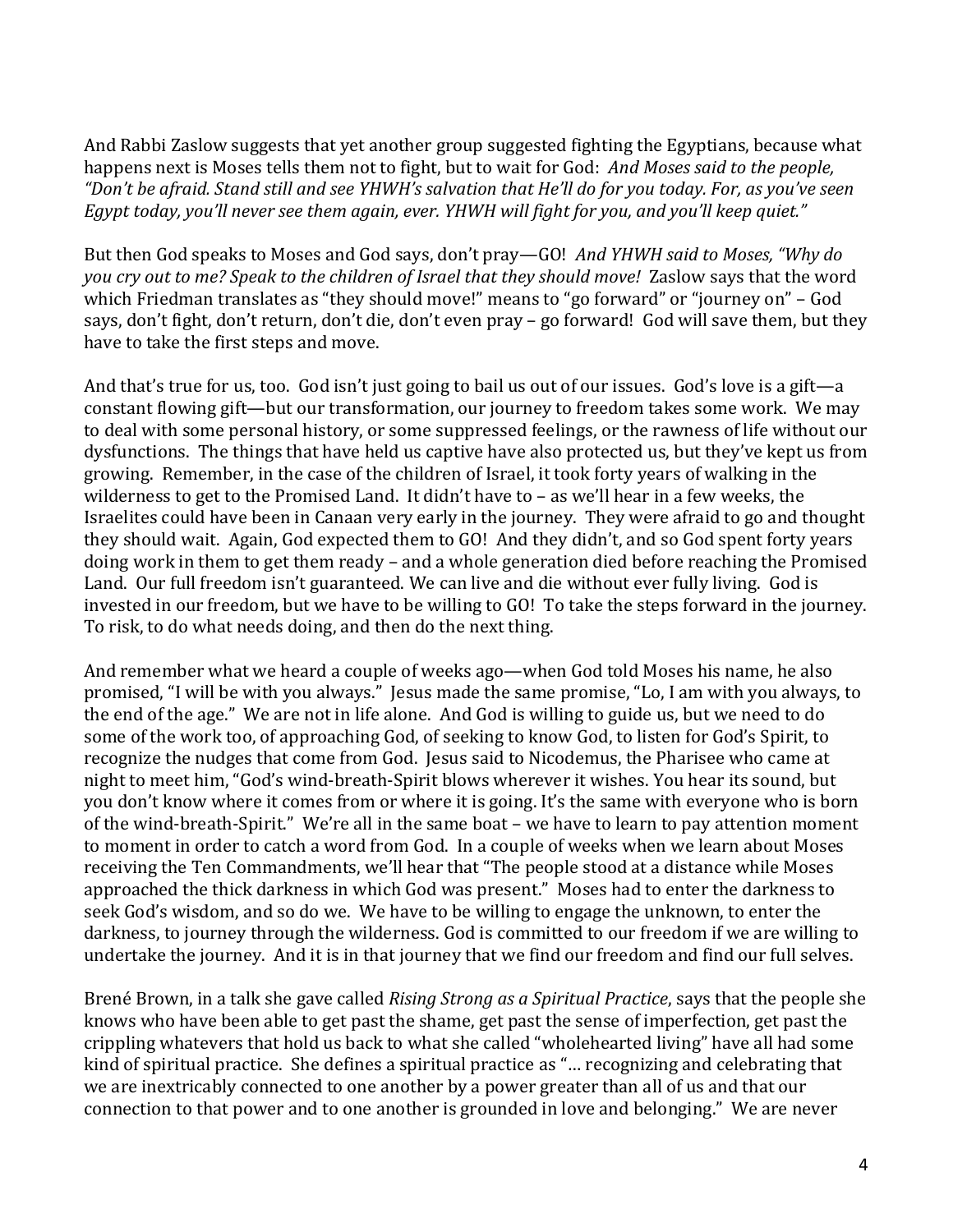alone. In our Judeo-Christian spiritual practice, that recognition and celebration is expressed in the great commandments: Love God, love one another.

We can't make this journey on our own – we need to be connected to that larger love, and we need a tribe. And it turns out that we can learn something about that from the forest. Peter Wohlleben, a European naturalist, has shared in his book *The Hidden Life of Trees: What They Feel, How They Communicate—Discoveries from a Secret World,* that trees, too, function in tribes. Very much like us, each one needs to stand somewhat alone against the winds and storms that come from time to time, but trees connect with one another underground, nourish one another, and indeed, keep one another alive in amazing ways. If we are to stand tall and flourish, we too must forge those deeprooted connections with one another as we stand in the light.

We are never alone. God is with us, and we are connected to one another as well. Go forward. Journey on. Amen.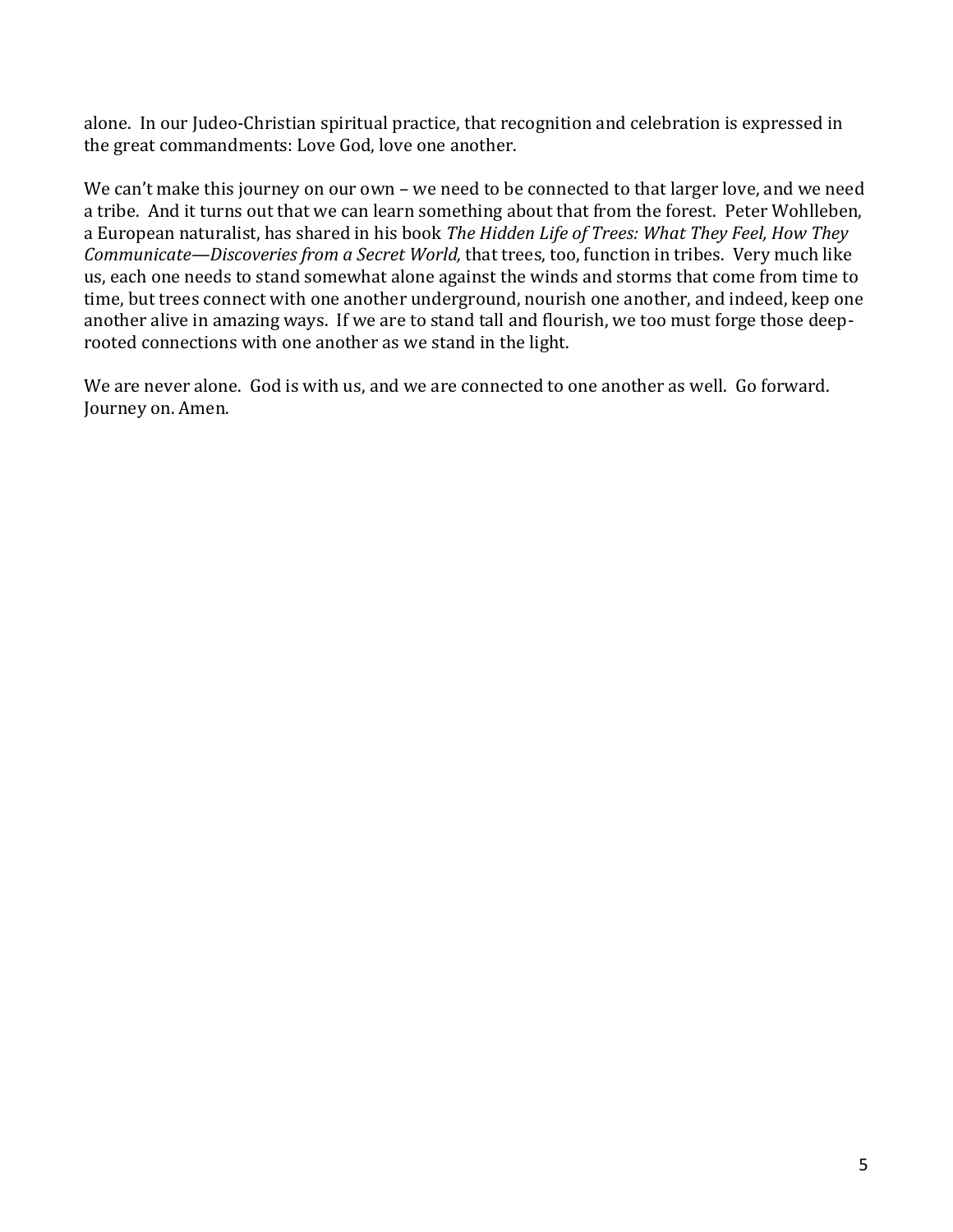**Translation of today's scripture,** as translated by Richard Elliott Friedman and published in his *Commentary on the Torah: with a New English Translation and the Hebrew Text* (New York: HarperOne, a division of Harper Collins Publishers, 2001)

## **Exodus 12:29-31,13:17-22; 14:5-14**

And it was in the middle of the night, and YHWH struck every firstborn in the land of Egypt, from the firstborn of Pharaoh who was sitting on his throne to the firstborn of the prisoner who was sitting in the prison house and every firstborn of an animal. And Pharaoh got up at night, he and all his servants and all Egypt, and there was a big cry in Egypt, because there was not a house in which there was not one dead. And he called Moses and Aaron at night, and he said, "Get up. Go out from among my people, both you and the children of Israel, and go, serve YHWH of which you spoke. Take your sheep also, your oxen also as you spoke, and go. And you'll bless me as well!"

And it was, when Pharaoh let the people go, that God did not lead them by way of the Philistines—because it was close—because God said, "In case the people will be dissuade when they see war, and they'll go back to Egypt." And God turned the people by way of the wilderness of the Red Sea. And the children of Israel went up armed from the land of Egypt. And Moses took Joseph's bones with him because he had had the children of Israel *swear*, saying "God *will take account* of you, and you will bring up my bones from here with you."

And they travelled from Succoth and camped in Etham at the edge of the wilderness. And YHWH was going in front of them by day in a column of cloud to show them the way, and by night in a column of fire to shed light for them, so as to go by day and by night. The column of cloud by day and the column of fire by night did not depart in front of the people.

And it was told to the king of Egypt that the people had fled, and the heart of Pharaoh and his servants was changed toward the people. And they said, "What is this that we've done that we've let Israel go from serving us?!" And he hitched his chariot and took his people with him. And he took 600 chosen chariots—and all the chariotry of Egypt—and officers over all of it. And YHWH strengthened the heart of Pharaoh, king of Egypt, and he pursued the children of Israel. And the children of Israel were going out with a high hand. And Egypt pursued them, and they caught up to them—camping by the sea—every chariot horse of Pharaoh, and his horsemen, and his army—at Pi-Hahiroth, in front of Baal-Zephon. And Pharaoh came close! And the children of Israel raised their eyes, and here was Egypt coming after them, and they were very afraid. And the children of Israel cried out to YHWH.

And they said to Moses, "Was it because of an absence—none!—of graves in Egypt that you took us to die in the wilderness?! What is this that you've done to us to bring us out of Egypt? Isn't this the thing that we spoke to you in Egypt saying: Stop from us! And let's serve Egypt. Because serving Egypt is better for us than our dying in the wilderness!"

And Moses said to the people, "Don't be afraid. Stand still and see YHWH's salvation that He'll do for you today. For, as you've seen Egypt today, you'll never see them again, ever. *YHWH* will fight for you, and *you'll* keep quiet."